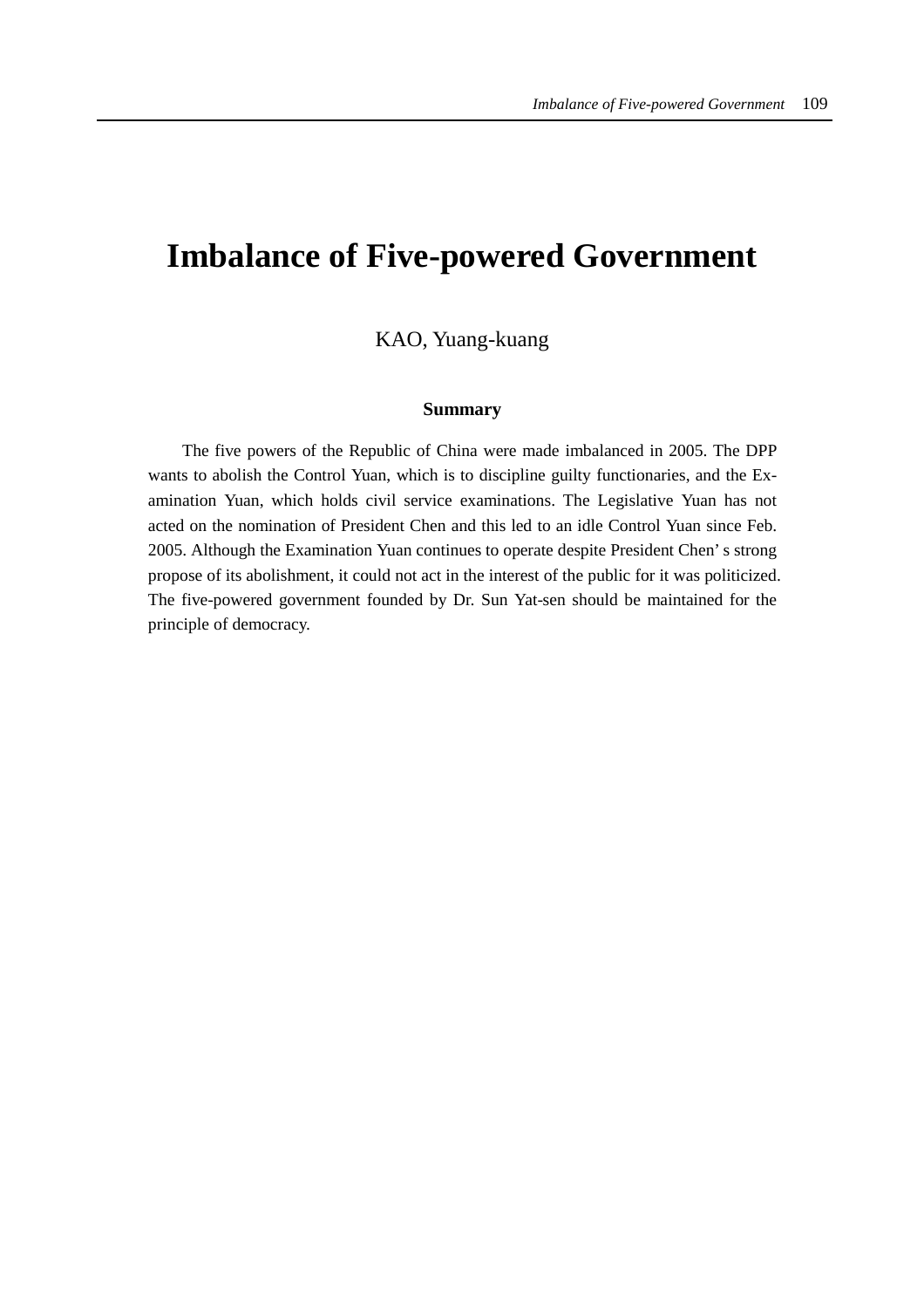#### **I. Foreword**

The five-powered government of the Republic of China lost its balance in 2005.

The Constitution of the Republic of China aims at maintaining a power balance among five branches of the government. They are the Executive Yuan, the Legislative Yuan, the Judicial Yuan, the Control Yuan and the Examination Yuan. They exercise the five powers for which they are named, all of them equal and each independent of the other.

The Executive Yuan is responsible to the Legislative Yuan. The Executive Yuan can ask the Legislative Yuan to reconsider its resolution. Though the Legislative Yuan can vote out the president of the Executive Yuan, he can request the President of the Republic to dissolve the Legislative Yuan and call for a new legislative election.

The judicial power is exercised normally in Taiwan, though the independence of that power has occasionally come under question. But there are problems concerning the normal functioning of the other two powers: the powers of control and examination.

## **II. Control Yuan**

The Control Yuan can right the wrongs of government officials. It can censure or impeach them. They may be disciplined by the Disciplinary Commission for Public Functionaries under the Control Yuan. Those officials impeached have to resign.

Most countries of the world merge the power of control power with the legislative power. Their parliaments exercise the power of control. The merger of the two powers may lead to the abuse by the parliament of the power of control. To prevent the abuse, Dr. Sun Yat-sen, the founding father of the Republic of China, created an independent power of control.

The power of control is not exercised in Taiwan now. President Chen Shui-bian nominated a new Control Yuan in 2004. The nomination, subject to confirmation by the Legislative Yuan, has not been acted on. As a result, the new Control Yuan has not been inaugurated, albeit it was required to start operation on February 1, 2005. There are no Control Yuan members to exercise the power of oversight over government officials. Over 10,000 cases that have to be investigated have been left unattended to. The Control Yuan left idle has adversely affected the balance of the five powers.

The Democratic Progressive Party wants a separation of three powers in government. The government party wants to abolish the Control Yuan and the Examination Yuan, the institutions which exercise the two powers that are included in the Constitution in addition to the executive, legislative and judicial powers.

To maintain the balance among the five powers, President Chen Shui-bian should submit a new list of nominees for the Control Yuan. The Legislative Yuan should act on the nomination, confirming qualified ones and rejecting those who are not qualified.

#### **III. Examination Yuan**

 The Examination Yuan is the other constitutional institution the governing Democratic Progressive Party wants to abolish.

 In a 2000 campaign white paper, Chen Shui-bian, the DPP candidate for president, declared his plan to abolish the Ministry of Personnel under the Examination and let the Central Personnel Administration under the Executive Yuan to take over all its functions. He advocated a civil service examination commission to replace the Examination Yuan. The committee would be created under the Office of the President and made responsible to the President of the Republic. Chen, who was elected in 2000 and reelected four years later, wants to get rid of the independent power of examination, created by Dr. Sun Yat-sen, the founding father of the Republic who wanted to prevent the abuse of civil service examinations by the executive branch of the government.

The Examination Yuan was inaugurated in accor-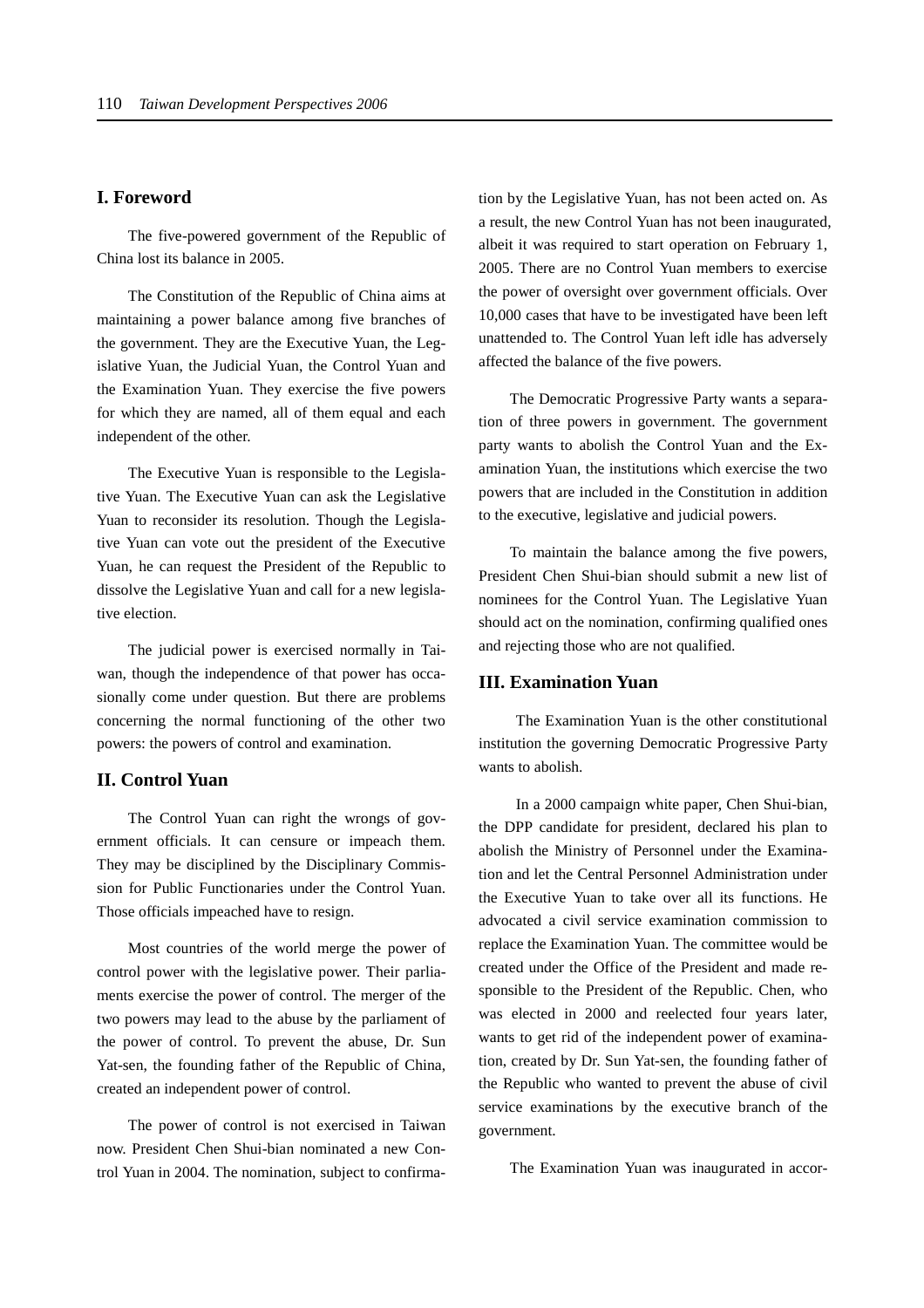dance with the Constitution of the Republic of China promulgated in 1947. It holds civil service examinations and supervises personnel management for public functionaries. Only those who pass the examinations can be made public functionaries.

During the Period of National Mobilization for Suppression of Communist Rebellion proclaimed by President Chiang Kai-shek in 1948, a Central Personnel Administration was created under the Executive Yuan, but the Ministry of Personnel under the Examination Yuan was not abolished. The CPA handles personnel management for public functionaries working for all Executive Yuan agencies. The Period of National Mobilization was terminated on May 1, 1991, but the CPA has continued to function. Its functions overlap many of the functions of the Ministry of Personnel.

However, this conflict of function has been greatly reduced after a constitutional amendment was adopted. The Examination Yuan is responsible only for the institutional affairs of personnel administration, according to the amendment. Appointments remain the CPA function.

The DPP is not satisfied with the compromise. Yao Chia-wen, president of the Examination, insists that his own constitutional institution be abolished. The Constitution has to be amended to abolish the Examination Yuan. According to the Constitution as amended, a future amendment has to be initiated and adopted by the Legislative Yuan and then put to a referendum for ratification. The ruling party has no control of the Legislative Yuan, and it is next to impossible to have it adopt an amendment to abolish the Examination Yuan.

Though it may not be abolished, the Examination Yuan is facing the problem of politicization that is likely to affect adversely the balance of the five powers of the government.

For instance, Amoy or Min which is spoken by the majority of Hoklo people is introduced to civil service examinations. Questions are set in the Min dialect to the disadvantage of those non-Amoy speaking candidates who take the examinations. It is unfair. The Control Yuan investigated the complaints about the unfair disadvantage. During the investigation, Control Yuan members in charge asked the Examination member who made the decision to use the dialect to attend an inquiry. He refused to attend. The Control Yuan is entitled to investigate, and his refusal to attend is a breach of the constitutional principle of the independence of the five powers of the government.

In August 2005, bar examination takers were asked to write a Chinese composition on the subject: "The Character of a Lawyer and the Leadership of the Nation." Apparently, "The Leadership of the Nation" referred to the leadership of President Chen Shui-bian. That was a highly politicized topic that should not have been discussed in a civil service examination. It caused a public uproar. Finally, under tremendous public pressure, the Examination Yuan decided that a composition would be graded by two different readers and the final score would be the mean of the two grades.

A politicized Examination Yuan is not in the interest of the general public. The power of examination should be independently exercised.

#### **IV. Conclusion**

When Dr. Sun Yat-sen laid down the framework for the five-power Constitution, he regarded the relationship among the five powers as cooperative rather than mutually restraining. It differed from the Western principle of separation of three powers, which is characterized by check and balance.

The five branches of the government instituted under the Constitution should cooperate with each other. The fact, however, is that they do not work closely together. They often compete against each other. Separation of powers in the West often results in a "limited government." The rights of the people are protected, and the powers will in balance under the limited gov